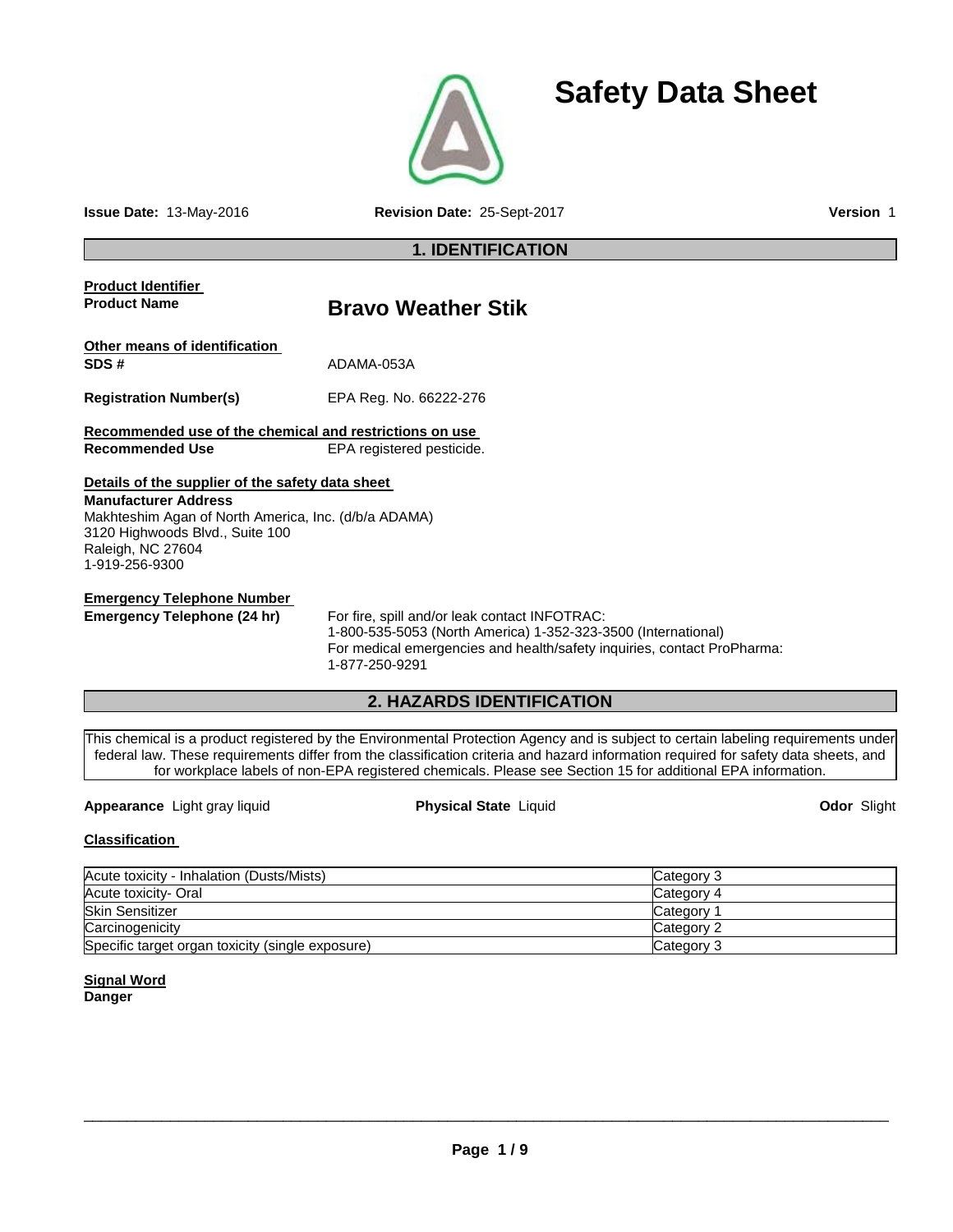#### **Hazard Statements**

Toxic if inhaled Harmful if swallowed May cause an allergic skin reaction Suspected of causing cancer May cause respiratory irritation



# **Precautionary Statements - Prevention**

Obtain special instructions before use Do not handle until all safety precautions have been read and understood Use personal protective equipment as required Do not breathe dust/fume/gas/mist/vapors/spray Do not eat, drink, or smoke when using this product Use only outdoors or in a well-ventilated area Wear respiratory protection Wash hands and face thoroughly after handling Contaminated clothing must not be allowed out of the workplace

#### **Precautionary Statements - Response**

If exposed or concerned: Get medical advice/attention IF ON SKIN: Wash with plenty of soap and water If skin irritation or rash occurs: Get medical advice/attention IF INHALED: Remove victim to fresh air and keep at rest in a position comfortable for breathing Call a poison center or doctor/physician immediately IF SWALLOWED: Rinse mouth. Call a poison center or physician if you feel unwell

## **Precautionary Statements - Storage**

Store locked up

Store in a well-ventilated place. Keep container tightly closed

# **Precautionary Statements - Disposal**

Dispose of contents/container to an approved waste disposal plant

#### **Other Hazards**

Very toxic to aquatic life with long lasting effects

# **3. COMPOSITION/INFORMATION ON INGREDIENTS**

\_\_\_\_\_\_\_\_\_\_\_\_\_\_\_\_\_\_\_\_\_\_\_\_\_\_\_\_\_\_\_\_\_\_\_\_\_\_\_\_\_\_\_\_\_\_\_\_\_\_\_\_\_\_\_\_\_\_\_\_\_\_\_\_\_\_\_\_\_\_\_\_\_\_\_\_\_\_\_\_\_\_\_\_\_\_\_\_\_\_\_\_\_

| <b>Chemical Name</b>          | CAS No         | Weight-%    |
|-------------------------------|----------------|-------------|
| Chlorothalonil                | 7-45-6<br>1897 | 54          |
| Solvent<br><b>Proprietary</b> | Proprietary    | Proprietarv |

\*\*If Chemical Name/CAS No is "proprietary" and/or Weight-% is listed as a range, the specific chemical identity and/or percentage of composition has been withheld as a trade secret.\*\*

# **4. FIRST-AID MEASURES**

#### **First Aid Measures**

**General Advice** When possible, have the product container or label with you when calling a poison control center or doctor or going for treatment. If exposed or concerned: Get medical advice/attention.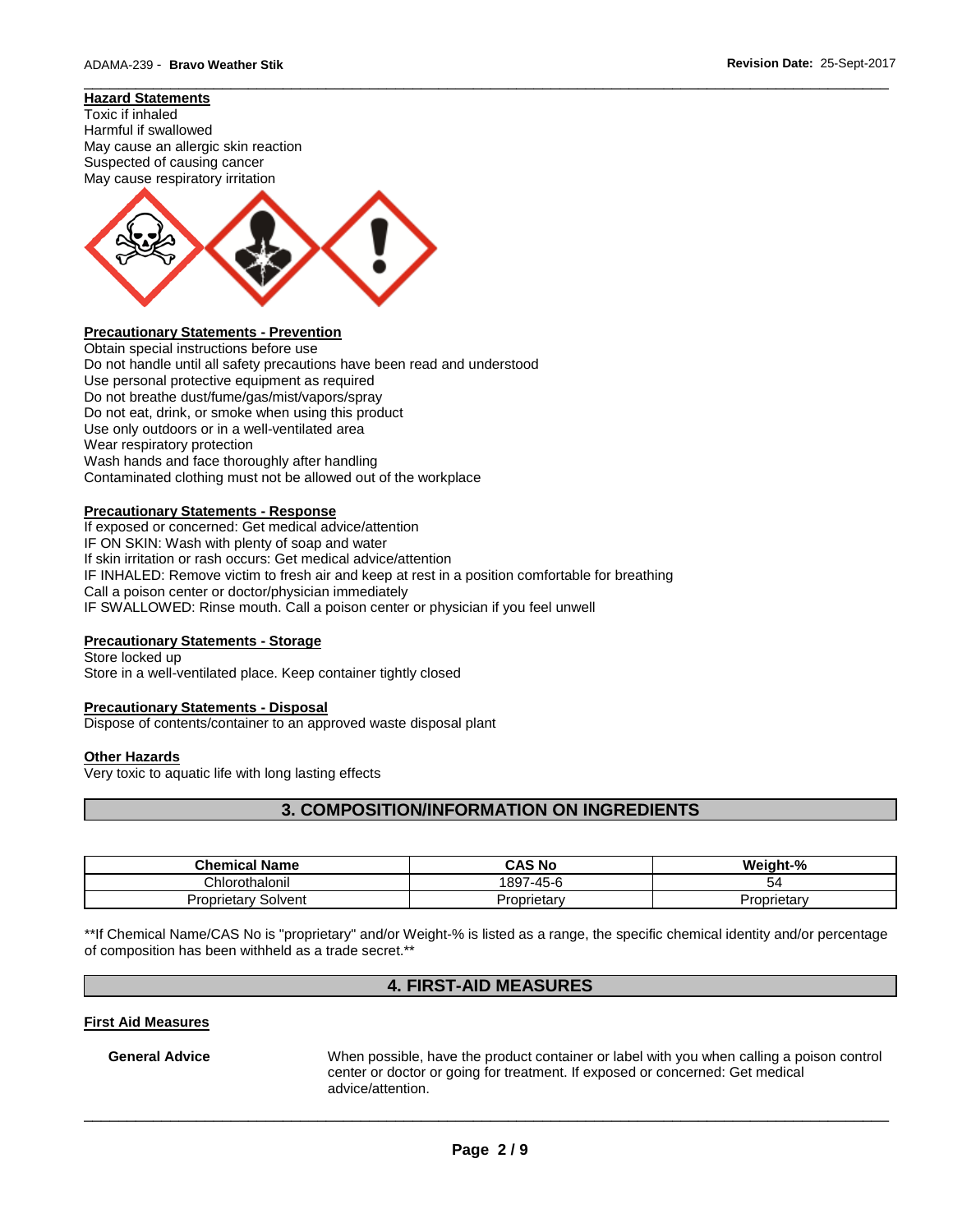| <b>Eye Contact</b>                  | IF IN EYES: Rinse cautiously with water for several minutes. Remove contact lenses, if<br>present and easy to do. Continue rinsing. Immediately call a poison center or<br>doctor/physician.                                                                                                                                  |
|-------------------------------------|-------------------------------------------------------------------------------------------------------------------------------------------------------------------------------------------------------------------------------------------------------------------------------------------------------------------------------|
| <b>Skin Contact</b>                 | IF ON SKIN: Wash with plenty of soap and water. Take off contaminated clothing. If skin<br>irritation or rash occurs: Get medical advice/attention.                                                                                                                                                                           |
| <b>Inhalation</b>                   | Remove to fresh air. Give oxygen if breathing is difficult. If breathing has stopped, call 911,<br>give artificial respiration. Call a physician or poison control center immediately.                                                                                                                                        |
| Ingestion                           | Do not induce vomiting, unless directed by medical personnel. Never give anything by<br>mouth to an unconscious person. If conscious, give 1 glass of water to dilute.                                                                                                                                                        |
| Most important symptoms and effects |                                                                                                                                                                                                                                                                                                                               |
| <b>Symptoms</b>                     | Direct contact with skin can cause irritation or redness. Causes serious eye damage. May<br>cause respiratory irritation. Vapors may cause irritation to nose, throat, and respiratory tract.<br>High vapor concentrations may cause central nervous system depression which can lead to<br>dizziness, weakness and headache. |

\_\_\_\_\_\_\_\_\_\_\_\_\_\_\_\_\_\_\_\_\_\_\_\_\_\_\_\_\_\_\_\_\_\_\_\_\_\_\_\_\_\_\_\_\_\_\_\_\_\_\_\_\_\_\_\_\_\_\_\_\_\_\_\_\_\_\_\_\_\_\_\_\_\_\_\_\_\_\_\_\_\_\_\_\_\_\_\_\_\_\_\_\_

#### **Indication of any immediate medical attention and special treatment needed**

| <b>Notes to Physician</b> | Treat symptomatically. Persons having temporary irritation may respond to treatment with |
|---------------------------|------------------------------------------------------------------------------------------|
|                           | antihistamines or steroid creams and/or systemic steroids.                               |

# **5. FIRE-FIGHTING MEASURES**

### **Suitable Extinguishing Media**

Carbon dioxide, or dry foam.

#### **Unsuitable Extinguishing Media** Not determined.

#### **Specific Hazards Arising from the Chemical**

Product is not flammable.

**Hazardous Combustion Products** During a fire, smoke may contain the original material in addition to combustion products of varying composition which may be toxic and/or irritating. Hydrogen chloride.

#### **Protective equipment and precautions for firefighters**

As in any fire, wear self-contained breathing apparatus pressure-demand, MSHA/NIOSH (approved or equivalent) and full protective gear. Evacuate area of unprotected personnel. Remain upwind of fire to avoid hazardous vapors and decomposition products. Prevent runoff from fire control or dilution from entering streams, sewers, or drinking water supply.

# **6. ACCIDENTAL RELEASE MEASURES**

#### **Personal precautions, protective equipment and emergency procedures**

| <b>Personal Precautions</b>      | Wear protective clothing as described in Section 8 of this safety data sheet. Isolate hazard<br>area. Keep unnecessary and unprotected personnel from entering.     |
|----------------------------------|---------------------------------------------------------------------------------------------------------------------------------------------------------------------|
| <b>Environmental Precautions</b> | Prevent from entering into soil, ditches, sewers, waterways and/or groundwater. See<br>Section 12, Ecological Information. See Section 13: DISPOSAL CONSIDERATIONS. |

# **Methods and material for containment and cleaning up**

**Methods for Containment** Prevent further leakage or spillage if safe to do so.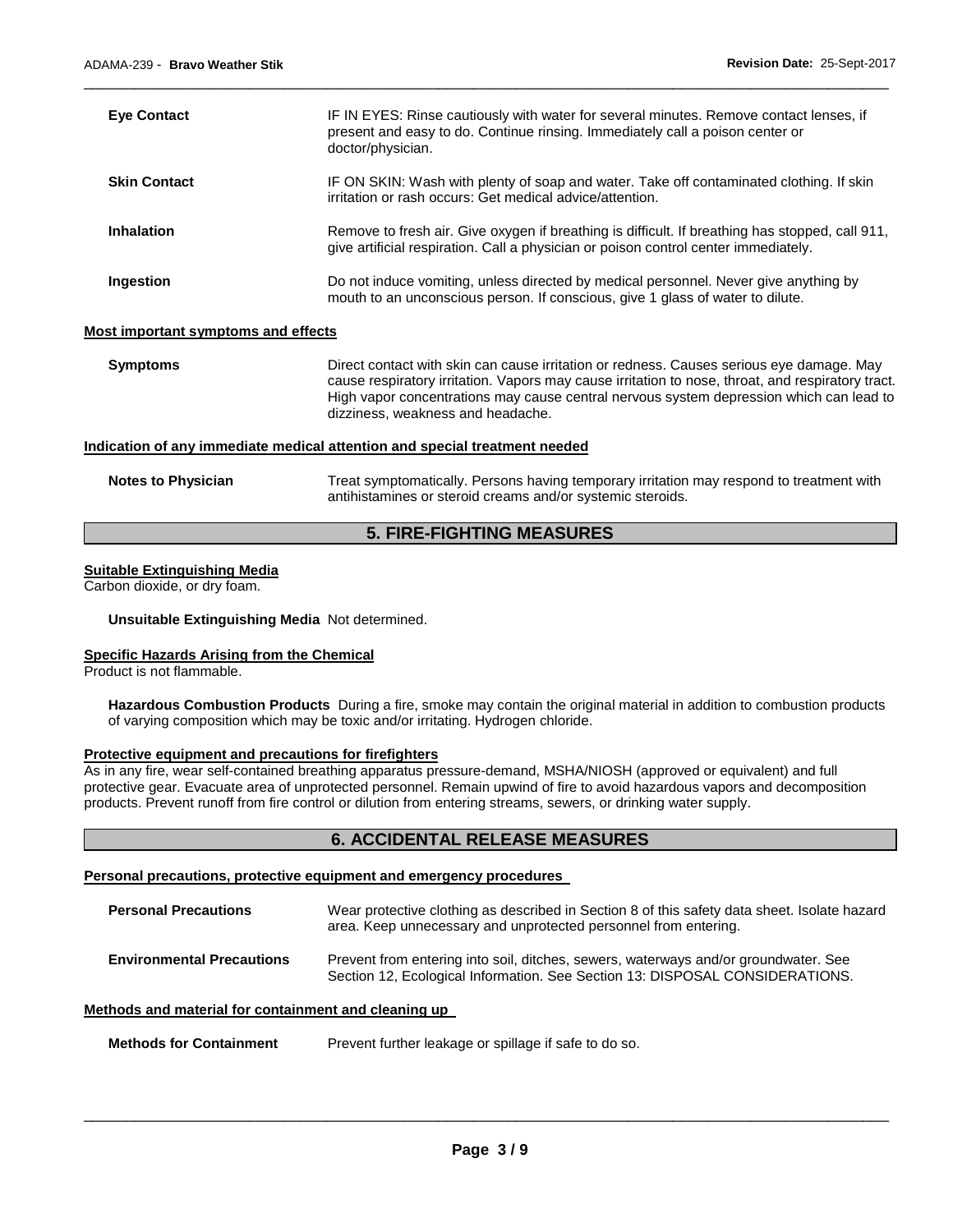| <b>Methods for Clean-Up</b>                                  | Vacuum or sweep up material and place in a disposal container. Wash area with soap and<br>water. Pick up wash liquid with inert absorbent and place in a chemical waste container for<br>disposal.                                                                                                                                                                                                                                                                                                                                                                                                                       |
|--------------------------------------------------------------|--------------------------------------------------------------------------------------------------------------------------------------------------------------------------------------------------------------------------------------------------------------------------------------------------------------------------------------------------------------------------------------------------------------------------------------------------------------------------------------------------------------------------------------------------------------------------------------------------------------------------|
|                                                              | <b>7. HANDLING AND STORAGE</b>                                                                                                                                                                                                                                                                                                                                                                                                                                                                                                                                                                                           |
| Precautions for safe handling                                |                                                                                                                                                                                                                                                                                                                                                                                                                                                                                                                                                                                                                          |
| <b>Advice on Safe Handling</b>                               | Handle in accordance with good industrial hygiene and safety practice. Use personal<br>protection recommended in Section 8. Avoid contact with skin, eyes or clothing. Wash<br>contaminated clothing before reuse. Avoid spilling. Avoid breathing vapors or mists. Use<br>only outdoors or in a well-ventilated area. Obtain special instructions before use. Do not<br>handle until all safety precautions have been read and understood. Open containers<br>cautiously. Wash face, hands and any exposed skin thoroughly after handling. Do not eat,<br>drink, smoke, or apply cosmetics while handling this product. |
| Conditions for safe storage, including any incompatibilities |                                                                                                                                                                                                                                                                                                                                                                                                                                                                                                                                                                                                                          |
| <b>Storage Conditions</b>                                    | Keep container tightly closed and store in a cool, dry and well-ventilated place. Keep out of<br>the reach of children. Keep/store only in original container. Store locked up. Protect from<br>excessive heat. Keep away from food, drink and animal feeding stuffs. Do not use food or<br>drink containers for mixing or storage. Store at ambient conditions.                                                                                                                                                                                                                                                         |
| <b>Incompatible Materials</b>                                | Metals such as aluminum, tin, and zinc. Alkaline conditions.                                                                                                                                                                                                                                                                                                                                                                                                                                                                                                                                                             |

# **8. EXPOSURE CONTROLS/PERSONAL PROTECTION**

# **Exposure Guidelines**

| Chemic                                   | ACG                           | --                            | NIC                                |
|------------------------------------------|-------------------------------|-------------------------------|------------------------------------|
| - -                                      |                               | ופר                           | .                                  |
| Name                                     |                               | ''                            | ™IDL.                              |
| лн                                       |                               | . .                           | . .                                |
| Solvent<br><b>Jropr</b><br>…ar '<br>. uu | $\cdots$<br>established<br>Nc | $\cdots$<br>established<br>No | $T$ $M$ $\Lambda$ .<br>ma/m<br>. . |

# **Appropriate engineering controls**

| <b>Engineering Controls</b> | Please refer to the product label. Use only with adequate ventilation. Use process           |
|-----------------------------|----------------------------------------------------------------------------------------------|
|                             | enclosures, local exhaust ventilation, or other engineering controls to keep worker exposure |
|                             | to airborne contaminants below any recommended or statutory limits.                          |

# **Individual protection measures, such as personal protective equipment**

| <b>Eye/Face Protection</b>      | Wear safety glasses with side shields (or goggles). Goggles are recommended.                                                                                                                                                                                                                                                                                                                                                                                                                                                                                                                       |
|---------------------------------|----------------------------------------------------------------------------------------------------------------------------------------------------------------------------------------------------------------------------------------------------------------------------------------------------------------------------------------------------------------------------------------------------------------------------------------------------------------------------------------------------------------------------------------------------------------------------------------------------|
| <b>Skin and Body Protection</b> | Wear appropriate clothing to prevent repeated or prolonged skin contact. Wear long-<br>sleeved shirt, long pants, and shoes plus socks. Use chemical resistant gloves, such as<br>P.V.C., butyl-rubber, nitrile-rubber, or neoprene.                                                                                                                                                                                                                                                                                                                                                               |
| <b>Respiratory Protection</b>   | NIOSH-approved respirator or mask in the absence of adequate ventilation.                                                                                                                                                                                                                                                                                                                                                                                                                                                                                                                          |
|                                 | General Hygiene Considerations Handle in accordance with good industrial hygiene and safety practice. Wash face, hands<br>and any exposed skin thoroughly after handling. Take off all contaminated clothing and<br>wash it before reuse. Discard clothing and other absorbent materials that have been<br>drenched or heavily contaminated with this product's concentrate. Do not reuse them.<br>Follow manufacturer's instructions for cleaning and maintaining PPE. If no such instructions<br>for washables, use detergent and hot water. Keep and wash PPE separately from other<br>laundry. |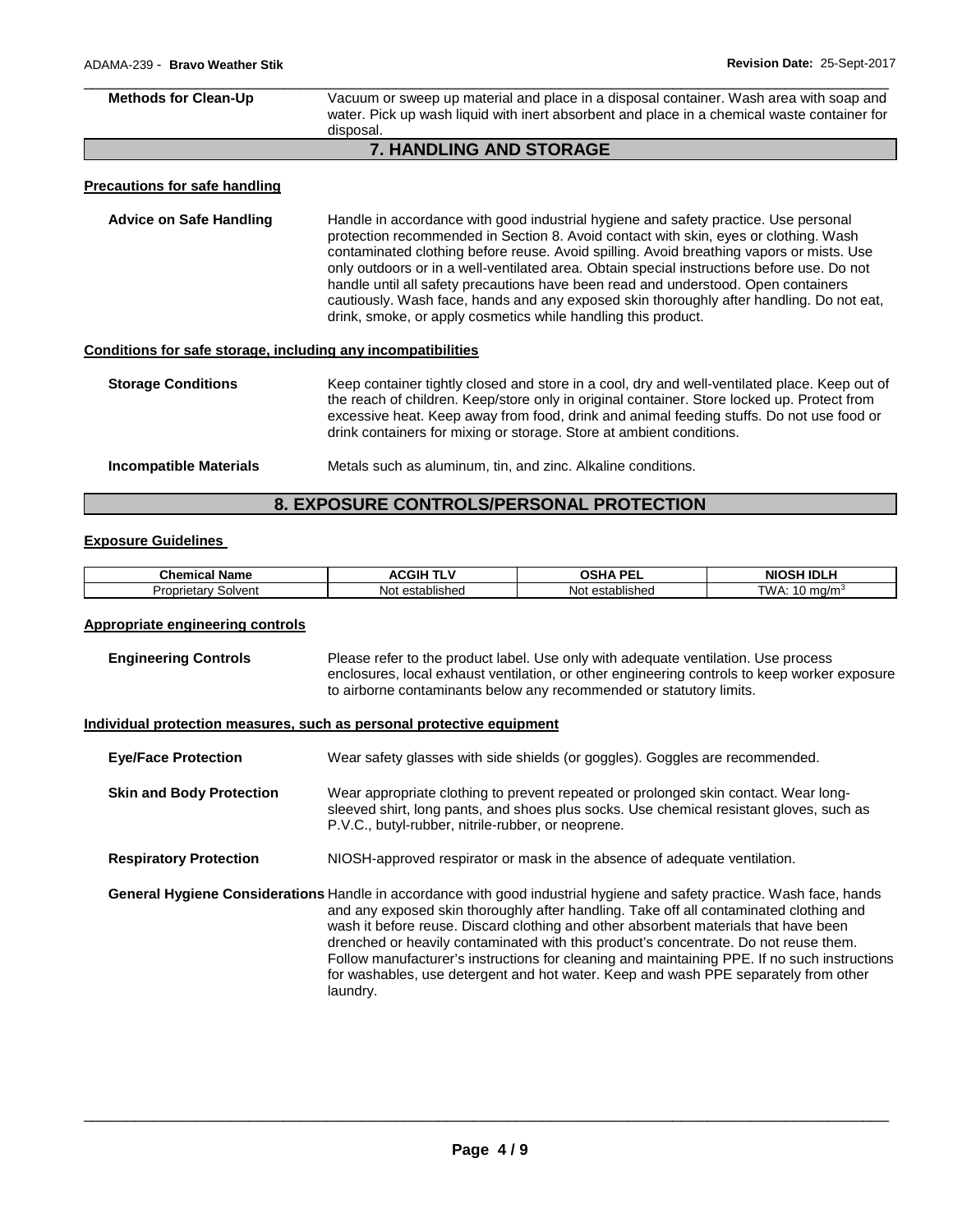# **9. PHYSICAL AND CHEMICAL PROPERTIES**

\_\_\_\_\_\_\_\_\_\_\_\_\_\_\_\_\_\_\_\_\_\_\_\_\_\_\_\_\_\_\_\_\_\_\_\_\_\_\_\_\_\_\_\_\_\_\_\_\_\_\_\_\_\_\_\_\_\_\_\_\_\_\_\_\_\_\_\_\_\_\_\_\_\_\_\_\_\_\_\_\_\_\_\_\_\_\_\_\_\_\_\_\_

#### **Information on basic physical and chemical properties**

| <b>Physical State</b><br>Appearance<br>Color | Liquid<br>Light gray liquid<br>Light gray | Odor<br><b>Odor Threshold</b> | Slight<br>Not determined |
|----------------------------------------------|-------------------------------------------|-------------------------------|--------------------------|
| <b>Property</b>                              | Values                                    | Remarks • Method              |                          |
| рH                                           | $6.5 - 8.5$                               |                               |                          |
| <b>Melting Point/Freezing Point</b>          | Not determined                            |                               |                          |
| <b>Boiling Point/Boiling Range</b>           | $212^{\circ}F$                            |                               |                          |
| <b>Flash Point</b>                           | Not applicable                            |                               |                          |
| <b>Evaporation Rate</b>                      | Not applicable                            |                               |                          |
| <b>Flammability (Solid, Gas)</b>             | Liquid-not applicable                     |                               |                          |
| <b>Upper Flammability Limits</b>             | Not applicable                            |                               |                          |
| <b>Lower Flammability Limit</b>              | Not applicable                            |                               |                          |
| <b>Vapor Pressure</b>                        | 0.00000057 mmHg @77°F                     |                               |                          |
| <b>Vapor Density</b>                         | Not determined                            |                               |                          |
| <b>Specific Gravity</b>                      | Not determined                            |                               |                          |
| <b>Water Solubility</b>                      | 0.81 mg/l @ $77^{\circ}$ F                |                               |                          |
| Solubility in other solvents                 | Not determined                            |                               |                          |
| <b>Partition Coefficient</b>                 | Not determined                            |                               |                          |
| <b>Auto-ignition Temperature</b>             | Not applicable                            |                               |                          |
| <b>Decomposition Temperature</b>             | Not determined                            |                               |                          |
| <b>Kinematic Viscosity</b>                   | Not determined                            |                               |                          |
| <b>Dynamic Viscosity</b>                     | Not determined                            |                               |                          |
| <b>Explosive Properties</b>                  | Not determined                            |                               |                          |
| <b>Oxidizing Properties</b>                  | Not determined                            |                               |                          |
| <b>Density</b>                               | $1.37$ g/ml                               |                               |                          |

# **10. STABILITY AND REACTIVITY**

#### **Reactivity**

Not reactive under normal conditions.

#### **Chemical Stability**

Stable under recommended storage conditions.

#### **Possibility of Hazardous Reactions**

None under normal processing.

**Hazardous Polymerization** Hazardous polymerization does not occur.

#### **Conditions to Avoid**

Keep out of reach of children. Store away from foodstuffs, animal feed, and incompatibles. See Sec. 7 Handling & Storage. Contact with incompatible materials.

#### **Incompatible Materials**

Metals such as aluminum, tin, and zinc. Alkaline conditions.

# **Hazardous Decomposition Products**

May emit toxic fumes under fire conditions. Hydrogen chloride.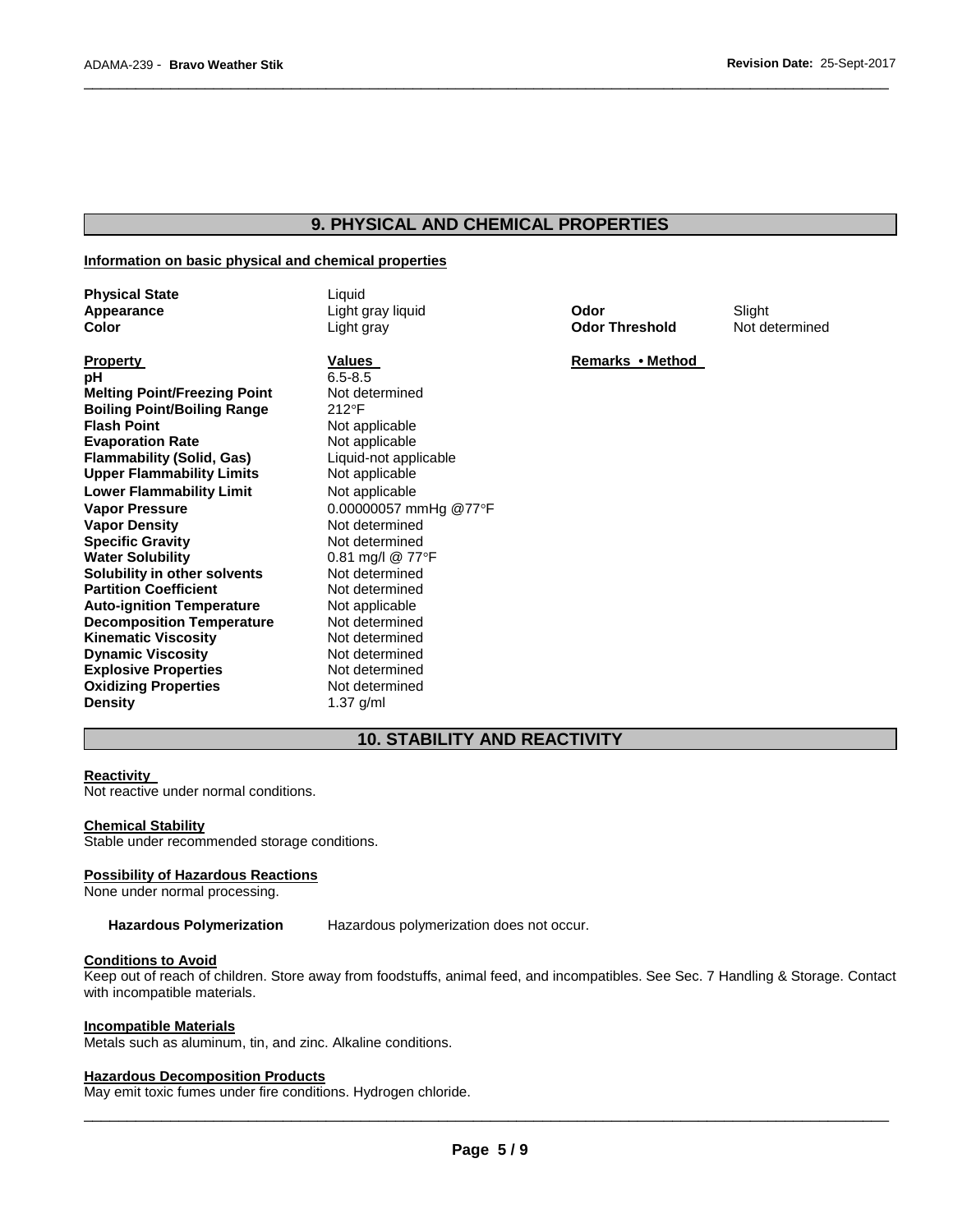# \_\_\_\_\_\_\_\_\_\_\_\_\_\_\_\_\_\_\_\_\_\_\_\_\_\_\_\_\_\_\_\_\_\_\_\_\_\_\_\_\_\_\_\_\_\_\_\_\_\_\_\_\_\_\_\_\_\_\_\_\_\_\_\_\_\_\_\_\_\_\_\_\_\_\_\_\_\_\_\_\_\_\_\_\_\_\_\_\_\_\_\_\_ **11. TOXICOLOGICAL INFORMATION**

## **Information on likely routes of exposure**

| <b>Product Information</b> |                                      |
|----------------------------|--------------------------------------|
| <b>Eve Contact</b>         | Avoid contact with eyes.             |
| <b>Skin Contact</b>        | May cause an allergic skin reaction. |
| <b>Inhalation</b>          | Toxic if inhaled.                    |
| Ingestion                  | Harmful if swallowed                 |

# **Component Information**

| <b>Chemical Name</b> | Oral LD50          | <b>Dermal LD50</b>                     | <b>Inhalation LC50</b>          |
|----------------------|--------------------|----------------------------------------|---------------------------------|
| Chlorothalonil       | Rat<br>$= 10$ g/kg | ( Rat ) > 2000 mg/kg  <br>. 2500 mg/kg | $= 0.217$ mg/L (Rat) 4 h = 0.31 |
| 1897-45-6            |                    | Rabbit                                 | Rat)<br>ma/L                    |

## **Information on physical, chemical and toxicological effects**

**Symptoms** Please see section 4 of this SDS for symptoms.

#### **Delayed and immediate effects as well as chronic effects from short and long-term exposure**

**Carcinogenicity** The table below indicates whether each agency has listed any ingredient as a carcinogen. However, the product as a whole has not been tested.

| --<br>.<br>Chemical<br><b>Name</b> | <b>ACGIH</b> | <b>IARC</b> | .<br>NT<br>. .<br>. | <b>OSHA</b> |
|------------------------------------|--------------|-------------|---------------------|-------------|
| Chlorothalonil                     |              | Group 2B    |                     |             |
| 7-45-6<br>897                      |              |             |                     |             |

#### **Legend**

*IARC (International Agency for Research on Cancer)*

*Group 2B - Possibly Carcinogenic to Humans* 

*OSHA (Occupational Safety and Health Administration of the US Department of Labor)*

*X - Present* 

**STOT - single exposure** May cause respiratory irritation.

# **Product Information (Numerical measures of toxicity)**

No data available

# **12. ECOLOGICAL INFORMATION**

# **Ecotoxicity**

Very toxic to aquatic life with long lasting effects. This product is toxic to aquatic invertebrates and wildlife. Do not apply directly to water, or to areas where surface water is present, or to intertidal areas below the mean high-water mark. Drift and runoff may be hazardous to aquatic organisms in neighboring areas. Do not contaminate water when disposing of equipment washwater or rinsate. This chemical is known to leach through soil into groundwater under certain conditions as a result of labeled use. Use of this chemical in areas where soils are permeable, particularly where the water table is shallow, may result in groundwater contamination.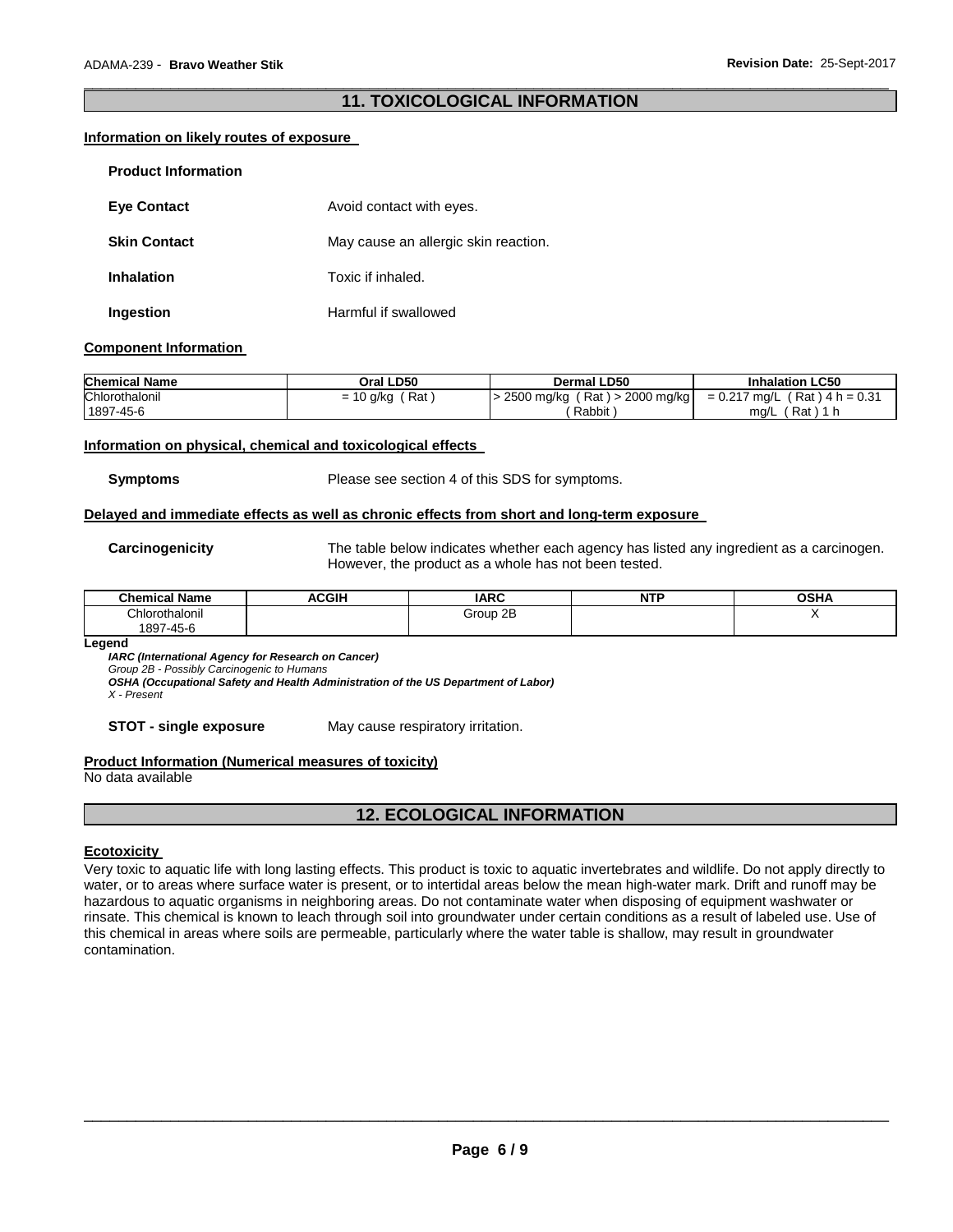#### **Component Information**

| <b>Chemical Name</b>        | Algae/aguatic plants                                                                                                    | <b>Fish</b>                                                                                                                                                                                                                                                        | <b>Toxicity to</b><br>microorganisms | <b>Crustacea</b>                                       |
|-----------------------------|-------------------------------------------------------------------------------------------------------------------------|--------------------------------------------------------------------------------------------------------------------------------------------------------------------------------------------------------------------------------------------------------------------|--------------------------------------|--------------------------------------------------------|
| Chlorothalonil<br>1897-45-6 | 0.57: 72 h Desmodesmus<br>subspicatus mg/L EC50<br>0.0068:72h<br>Pseudokirchneriella<br>subcapitata mg/L EC50<br>static | 0.012: 96 h Oncorhynchus<br>mykiss mg/L LC50 semi-<br>static 0.0076: 96 h<br>Oncorhynchus mykiss mg/L<br>LC50 flow-through 0.0221 -<br>0.032: 96 h Lepomis<br>macrochirus mg/L LC50<br>flow-through 0.045 - 0.057:<br>96 h Lepomis macrochirus<br>mg/L LC50 static |                                      | 0.0342 - 0.143: 48 h Daphnia<br>magna mg/L EC50 Static |

\_\_\_\_\_\_\_\_\_\_\_\_\_\_\_\_\_\_\_\_\_\_\_\_\_\_\_\_\_\_\_\_\_\_\_\_\_\_\_\_\_\_\_\_\_\_\_\_\_\_\_\_\_\_\_\_\_\_\_\_\_\_\_\_\_\_\_\_\_\_\_\_\_\_\_\_\_\_\_\_\_\_\_\_\_\_\_\_\_\_\_\_\_

# **Persistence/Degradability**

Not determined.

# **Bioaccumulation**

Not determined.

# **Mobility**

| <b>Chemical Name</b> | <b>Coefficient</b><br>Partition |
|----------------------|---------------------------------|
| Chlorothalonil       | د.ء                             |
| 1897-45-6            |                                 |

#### **Other Adverse Effects**

Not determined

# **13. DISPOSAL CONSIDERATIONS**

## **Waste Treatment Methods**

| <b>Disposal of Wastes</b>     | Pesticide wastes are toxic. Improper disposal of excess pesticide, spray mixture, or rinsate<br>is a violation of Federal law. If these wastes cannot be disposed of by use according to<br>label instructions, contact your State Pesticide or Environmental Control Agency, or the<br>Hazardous Waste representative of the nearest EPA Regional Office for guidance. |
|-------------------------------|-------------------------------------------------------------------------------------------------------------------------------------------------------------------------------------------------------------------------------------------------------------------------------------------------------------------------------------------------------------------------|
| <b>Contaminated Packaging</b> | Disposal should be in accordance with applicable regional, national and local laws and<br>regulations.                                                                                                                                                                                                                                                                  |

# **14. TRANSPORT INFORMATION**

| DOT                                                                                                                              | Package size less than 119 Gallons (450 Lt.): Not regulated                                                  |
|----------------------------------------------------------------------------------------------------------------------------------|--------------------------------------------------------------------------------------------------------------|
|                                                                                                                                  | Package size larger than 119 Gallons (450 Lt.):                                                              |
| UN/ID No<br><b>Proper Shipping Name</b><br><b>Hazard Class</b><br><b>Packing Group</b><br><b>Marine Pollutant</b>                | UN3082<br>Environmentally hazardous substance, liquid, N.O.S. (Chlorothalonil)<br>9<br>$\mathbf{III}$<br>Yes |
| IATA<br><b>UN/ID No</b><br><b>Proper Shipping Name</b><br><b>Hazard Class</b><br><b>Packing Group</b><br><b>Marine Pollutant</b> | UN3082<br>Environmentally hazardous substance, liquid, N.O.S. (Chlorothalonil)<br>9<br>Ш<br>Yes              |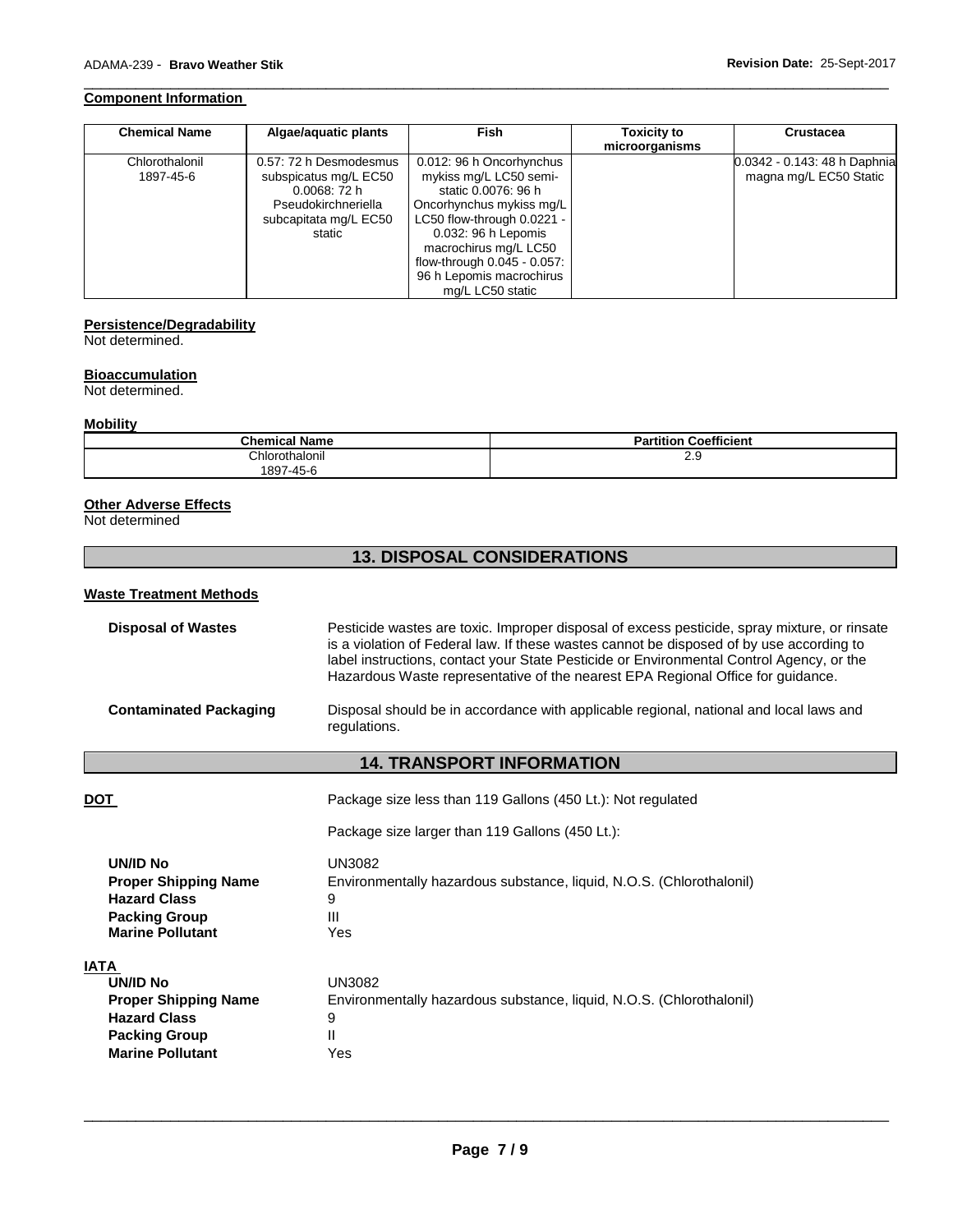# **IMDG UN/ID No** UN3082 **Proper Shipping Name** Environmentally hazardous substance, liquid, N.O.S. (Chlorothalonil) **Hazard Class** 9 **Packing Group 111 Marine Pollutant** Yes

# **15. REGULATORY INFORMATION**

\_\_\_\_\_\_\_\_\_\_\_\_\_\_\_\_\_\_\_\_\_\_\_\_\_\_\_\_\_\_\_\_\_\_\_\_\_\_\_\_\_\_\_\_\_\_\_\_\_\_\_\_\_\_\_\_\_\_\_\_\_\_\_\_\_\_\_\_\_\_\_\_\_\_\_\_\_\_\_\_\_\_\_\_\_\_\_\_\_\_\_\_\_

## **International Inventories**

**TSCA All ingredients are listed or exempt from listing on Chemical Substance Inventory** 

#### **Legend:**

*TSCA - United States Toxic Substances Control Act Section 8(b) Inventory* 

## **US Federal Regulations**

| SARA 311/312 Hazard Categories           |     |
|------------------------------------------|-----|
| <b>Acute Health Hazard</b>               | Yes |
| <b>Chronic Health Hazard</b>             | Yes |
| <b>Fire Hazard</b>                       | No  |
| <b>Sudden Release of Pressure Hazard</b> | No  |
| <b>Reactive Hazard</b>                   | N٥  |

#### **SARA 313**

Section 313 of Title III of the Superfund Amendments and Reauthorization Act of 1986 (SARA). This product contains a chemical or chemicals which are subject to the reporting requirements of the Act and Title 40 of the Code of Federal Regulations, Part 372

| <b>Chemical Name</b>          | CAS No    | Weight-%    | <b>SARA 313</b><br><b>Threshold</b><br>242<br>Values % |
|-------------------------------|-----------|-------------|--------------------------------------------------------|
| Chlorothalonil -<br>1897-45-6 | 1897-45-6 | 52.38-55.62 | v.                                                     |

### **US State Regulations**

## **California Proposition 65**

This product contains the following Proposition 65 chemicals.

| Chemical                          | <b>Califo</b>               |  |
|-----------------------------------|-----------------------------|--|
| Name                              | lornia                      |  |
|                                   |                             |  |
|                                   | roposition 65               |  |
| 1897-45-6<br>≛.<br>Chlorothalonil | Carcinoder<br>. JII luuti ' |  |

## **U.S. State Right-to-Know Regulations**

| <b>Chemical Name</b> | New<br>Jersev | achusetts<br>ма | Pennsvlvania |
|----------------------|---------------|-----------------|--------------|
| Chlorothalonil       |               |                 |              |
| 897<br>$7 - 45 - 6$  |               |                 |              |

## **EPA Pesticide Registration Number** 66222-276

#### **EPA Statement**

This chemical is a pesticide product registered by the Environmental Protection Agency and is subject to certain labeling requirements under federal pesticide law. These requirements differ from the classification criteria and hazard information required for safety data sheets, and for workplace labels of non-pesticide chemicals. Following is the hazard information as required on the pesticide label:

## **EPA Pesticide Label**

#### Signal Word: Caution

Harmful if swallowed, absorbed through skin, or inhaled. Causes moderate eye irritation. Avoid contact with skin, eyes, or clothing. Avoid breathing spray mist. Prolonged or frequently repeated skin contact may cause allergic reactions in some individuals.